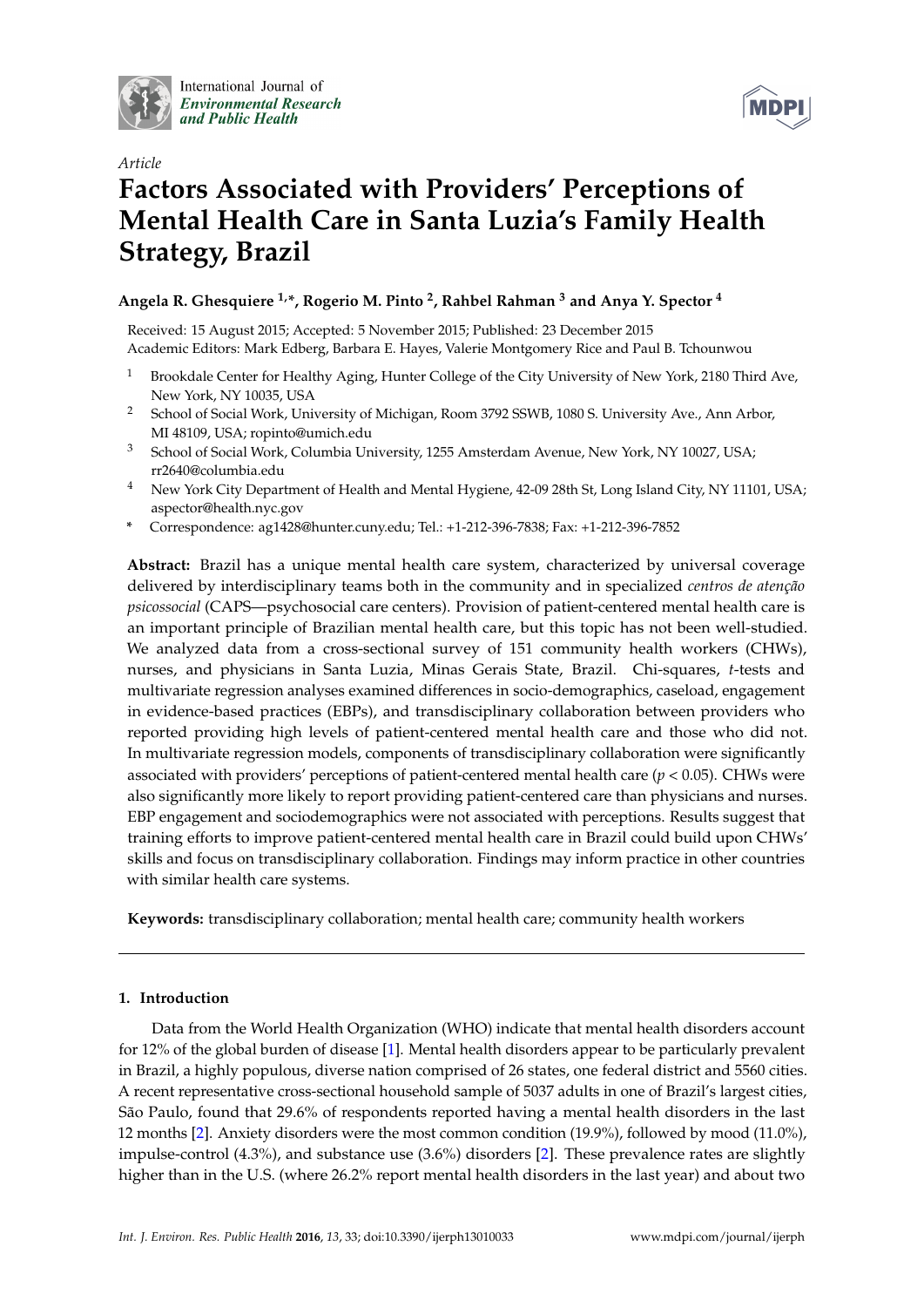times the estimates seen in other upper-middle income countries [\[3\]](#page-7-2). However, in Brazil, of those with severe mental health symptoms in the last 12 months, only 32.8% received any mental health services for their symptoms [\[2\]](#page-7-1).

The Brazilian government has made efforts to improve mental health care in the last two decades, and now allocates more of its health budget on mental health than most countries (almost 3% of the national health budget) compared to about 1% in other developing countries [\[4\]](#page-7-3)). Mental health care in Brazil is free and universal, as it is a part of the *Sistema Único de Saúde* (Unified Health System). A key component of the Unified Health System is integration of primary care and public health via the *Estratégia Saúde da Família* (ESF; Family Health Strategy). Established in 1994, the ESF led to the creation of transdisciplinary teams, where a range of providers (primarily nurses, physicians, and community health workers (CHWs) serve communities [\[4,](#page-7-3)[5\]](#page-7-4). CHWs play an especially key role, acting the front-line providers in health education and disease prevention, including vaccinations and care of infants, assistance with medication administration, blood pressure screenings, and helping patients obtain and prepare healthy foods [\[5](#page-7-4)[,6\]](#page-7-5). Most CHWs are low-income women, recruited because they have local knowledge their communities' needs and norms geographies, cultural norms, and health resources and needs [\[5,](#page-7-4)[7,](#page-8-0)[8\]](#page-8-1).

The ESF utilizes these health teams in an attempt to connect poor and socially vulnerable communities to primary health care and is centered on a family and community approach. Community members are referred to universal mental health care via primary care services; health workers help identify mental health needs and then make linkages to mental health services [\[4](#page-7-3)[,9\]](#page-8-2). Mental health care in Brazil is centered around community mental health centers, called *Centros de Atenção Psicosocial* (CAPS) [\[4](#page-7-3)[,10\]](#page-8-3). CAPS provide both intensive outpatient care and brief partial hospital care to community residents with severe mental health disorders [\[11\]](#page-8-4).

The entire Brazilian system is intended to address patient needs in a "patient-centered" manner, so as to make care more effective and efficient [\[10\]](#page-8-3). "Patient-centered care" is that in which providers listen to patient needs and share decision-making, rather than acting solely on what the provider thinks is best for the patient [\[12–](#page-8-5)[14\]](#page-8-6). The concept has received a great deal of research and clinical attention in recent years [\[12](#page-8-5)[,13\]](#page-8-7). Components of patient-centered care include care which explores the patients' primary concerns, answers patient questions about care, seeks an integrated view of the patient which takes their world view into account, finds common ground between the patient and provider on what the problem is, agrees upon the solution to the problem, and encourages a continuing relationship between patient and provider [\[12](#page-8-5)[,15\]](#page-8-8). Research from nations as diverse as Italy, the U.K., the U.S., Canada, South Africa, and Norway indicate that patients desire such care [\[12](#page-8-5)[,15\]](#page-8-8). Moreover, patient-centered care has been associated with a number of positive outcomes, including high patient satisfaction, treatment adherence, and improved health [\[16\]](#page-8-9). Though most literature in this area has focused on health care, researchers have recently recommended attention to patient-centered care in mental health care [\[17,](#page-8-10)[18\]](#page-8-11), and one recent paper explored what patient centered mental health care might entail for Brazilian immigrants in the U.S. [\[19\]](#page-8-12)

Despite the novel structure of the Brazilian system and its' cutting-edge focus on patient-centered care, only a few studies have examined Brazil's mental health apparatus. Previous studies have described mental health policy, characterized the current mental health system [\[4,](#page-7-3)[9,](#page-8-2)[11\]](#page-8-4), and described the experience of mental health patients, family members, and service providers within Brazil's mental health system [\[20\]](#page-8-13). We were unable to identify any studies that examine providers' sense of whether they were providing patient-centered mental health care, however.

Our study, thus, addresses this gap in the literature by examining factors (specifically, socio-demographics, employment-related factors, trandisciplinary collaboration and engagement in evidence-based practice) that might be associated with providers' perceptions of provision of patient-centered mental health care.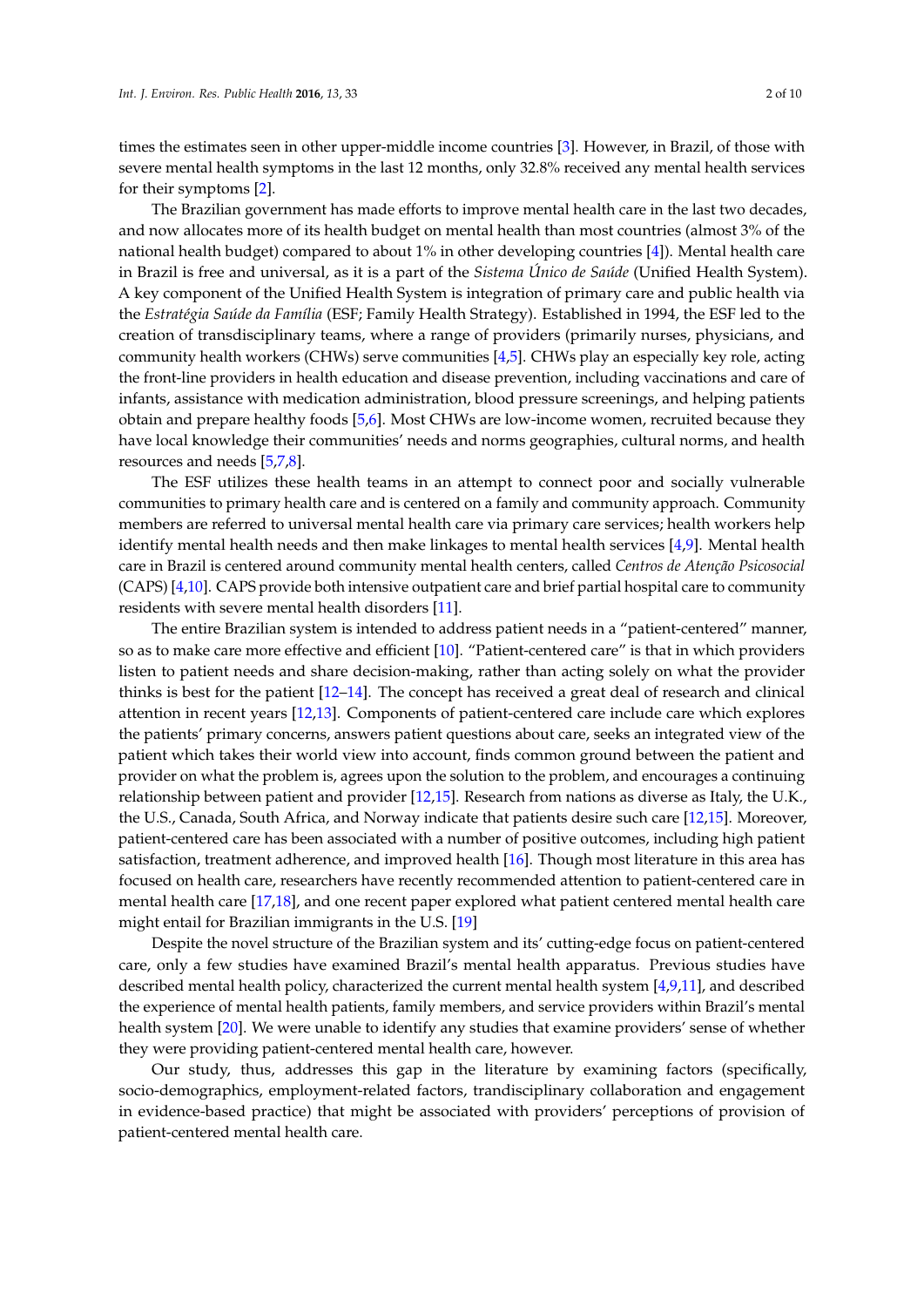# **2. Experimental Section**

#### *2.1. Methods*

U.S.- and Brazil-based researchers and ESF staff developed a partnership in order to conduct this study [\[21,](#page-8-14)[22\]](#page-8-15). The team developed a multidimensional survey grounded in in-depth interviews with ESF staff. Two Master's level Brazilian interviewers administered cross-sectional surveys using password-protected mobile computers. Data were downloaded into and managed in a password-protected database (Illume 4.6; DatStat; Seattle, WA, USA [\[23\]](#page-8-16)); Interviews were all conducted in Portuguese, and lasted 45 to 75 min. We gave participants information about their rights, risks and benefits, and confidentiality. Participation was voluntary; providers were offered refreshments during surveys. The sample included 151 ESF workers (physicians, nurses and community health workers) in Santa Luzia, Minas Gerais State (for complete description of procedures see [\[22\]](#page-8-15)). Santa Luzia was selected for the mental health survey in part because they were one of the first municipalities in Brazil to devote substantial resources to mental health care and because the U.S.-based Principal Investigator had a working relationship with ESF administrators.

# *2.2. Measures*

The complete survey included questions on providers' sociodemographics, and opinions on transdisciplinary collaboration and evidence-based practice (EBP) engagement. Surveys were pilot tested with, and modified based on feedback from, with CHWs, nurses, and physicians, as each group had different reading comprehension levels and preferences for survey length. Study staff translated all survey questions into English and then back-translated them to Portuguese, using standard protocol [\[24\]](#page-8-17).

# *2.3. Dependent Variable*

Providers' perceptions of patient-centered mental health care provision was measured by a composite of three items, with all items created for this study: How often the provider listened to what the patient things about their mental health disorder, how often the provider listened to what the patient thinks about their treatment, and how often the provider listened to what the patient thinks is related to their mental health or disorder. Providers were asked to rate how often they demonstrated each listening behavior (Always, In Most Cases, Less than Half the Time, Rarely, and Never), out of a possible range of 3–15. The three items had good internal consistency (Cronbach  $\alpha$  = 0.70). The composite was then dichotomized at its median value (11, out of an actual range of 3–12), to allow for comparison of those who showed a trend towards providing patient-centered mental health care and those who did not.

# *2.4. Independent Variables*

Socio-demographics—Participant age was measured in years. Race was self-identified as White, Black, or Pardo (a broad classification encompassing mixed races, mulattos, and indigenous people). Gender was categorized as male or female.

Employment-related factors—Providers were physicians, nurses, or CHWs. We did not separately include an education variable because of its overlap with staff categories; all physicians had advanced degrees, all nurses had high school educations, while most CHWs only completed junior high school. Length of time in position was measured by a single variable: "How long have you worked for the ESF?" (in months). Caseload was also measured by a single variable: "How many families do you serve?" One outlying response (10,000 families served) was removed from analyses, as it inflated standard deviations considerably.

Transdisciplinary collaboration—Transdisciplinary collaboration is characterized by providers working together to incorporate various types of knowledge, and identifying solutions by transcending disciplinary perspectives [\[25\]](#page-8-18). In the Unified Health System, multi-professional teams work under the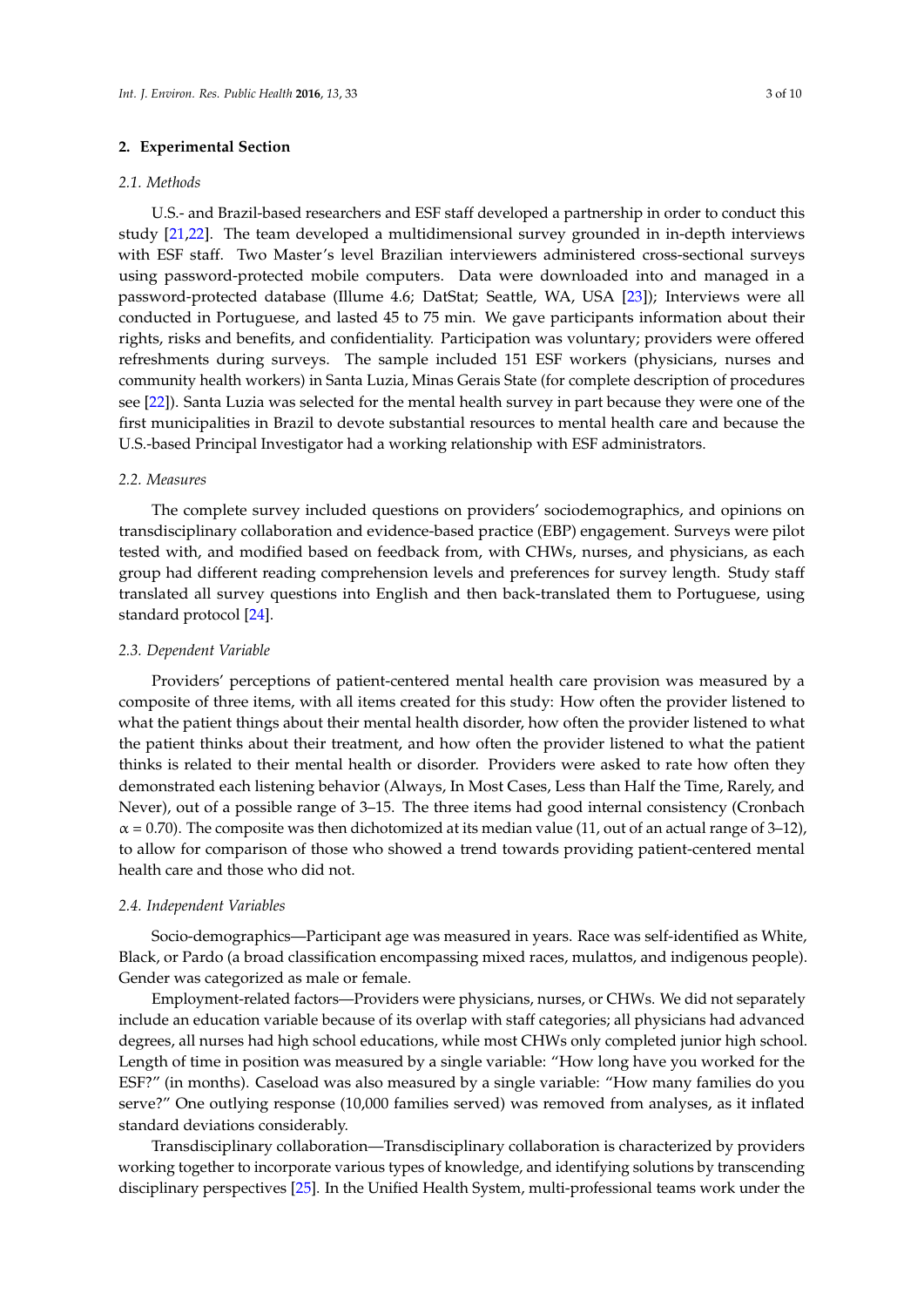principle of "comprehensive care" [\[26,](#page-8-19)[27\]](#page-8-20). The CHWs on ESF teams provide home visits to residents in impoverished neighborhoods, often the same communities in which they reside, with high prevalence of chronic diseases (e.g., diabetes, hypertension) and help to connect individuals to a variety of services to meet their needs [\[28\]](#page-8-21), including health counseling and education, identifying individuals in need of ongoing care and/or monitoring for chronic health conditions [\[29\]](#page-8-22), and social support services, such as access to food vouchers and child welfare services [\[30](#page-9-0)[–32\]](#page-9-1). Consultations with specialists, such as pharmacists, psychiatrists, and dentists, are also built into the system, though the availability of specialists varies widely across municipalities [\[31\]](#page-9-2).

Consistent with previously published analyses [\[22\]](#page-8-15), we measured transdisciplinary collaboration with several variables. Importance of team participation was a two-item composite (Cronbach  $\alpha$  = 0.73) "Weekly team meetings are important for discussing patients' problems" and "Weekly team meetings are important for training and treatment planning." Participants gauged their agreement with survey statements using a 5-point Likert scale. We also measured transdisciplinary mental health care with two individual items: "Your opinions about mental health patients under your care are considered by the team" and "Your team tries to engage other sectors, services, and resources in planning treatment." (Always, In most cases, Less than half the time, Rarely, and Never).

Integration of Evidence Based Practice (EBP)—All ESF providers are encouraged through training provided by government agencies to utilize evidence-based practice (EBP). EBP involves consciously using the current the best available research evidence when making decisions about patient case, and integrating this evidence with clinical expertise and consideration of patient values and preferences [\[33\]](#page-9-3). EBP can also be thought of as the process by which providers use assessment and treatment that is based on research findings [\[14\]](#page-8-6). In Brazil, EBP is encouraged by training local providers in methods to integrate information from multiple sources, including clinical experience, existing research evidence, primary care provider reports, family member reports, and client reports [\[34\]](#page-9-4). We do not focus on individual EBPs, but examine providers' general use of research findings in care provision. Consistent with previously published analyses [\[22\]](#page-8-15), we measured integration of evidence-based practice using a composite of five items: "I use research findings to help patients", "I can find the information I need to help patients", "I know how to use new information to change the way I treat patients", "I am able to understand and use protocols to help patients", "I combine information for different sources to address patients' needs." Items were all scored on a 5-point Likert Scale (Strongly Agree, Agree, Neither, Disagree, and Strongly Disagree). Internal consistently of these items was acceptable (Cronbach  $\alpha$  = 0.57).

#### *2.5. Data Analysis*

After conducting descriptive statistics, we use Chi-squares and *t*-tests in order to examine differences in sociodemographic factors, employment factors, transdisciplinary collaboration, and use of EBP between providers who reported providing high levels of patient-centered mental health care and those who did not.

We next conducted multivariate logistic regression models to test if factors that were significant in preliminary analyses remained associated with high patient-centered care provision.

IBM SPSS Statistics Version 19 was used to carry out all analyses, and regression models were also calculated in SAS (version 9.1; SAS Institute Inc., Cary, NC, USA) to confirm the accuracy of results. Given the dearth of existing literature in this particular area and the relatively small sample size, we considered  $p$ -values  $\leq 0.10$  as statistically significant.

#### **3. Results**

Of the 151 Santa Luzia participants, the majority (*n* = 131; 86.8%) were female and most were CHWs (*n* = 92; 69.9%). Thirty-nine (25.8%) were nurses while 20 (13.2%) were physicians. Most (*n* = 91, 60.3%) identified their race as Pardo, while 38 (25.2%) identified as White and 22 (14.6%) as Black. Average participant age was 33.60 (Standard Deviation  $(SD) = 9.99$ , range = 20–70). These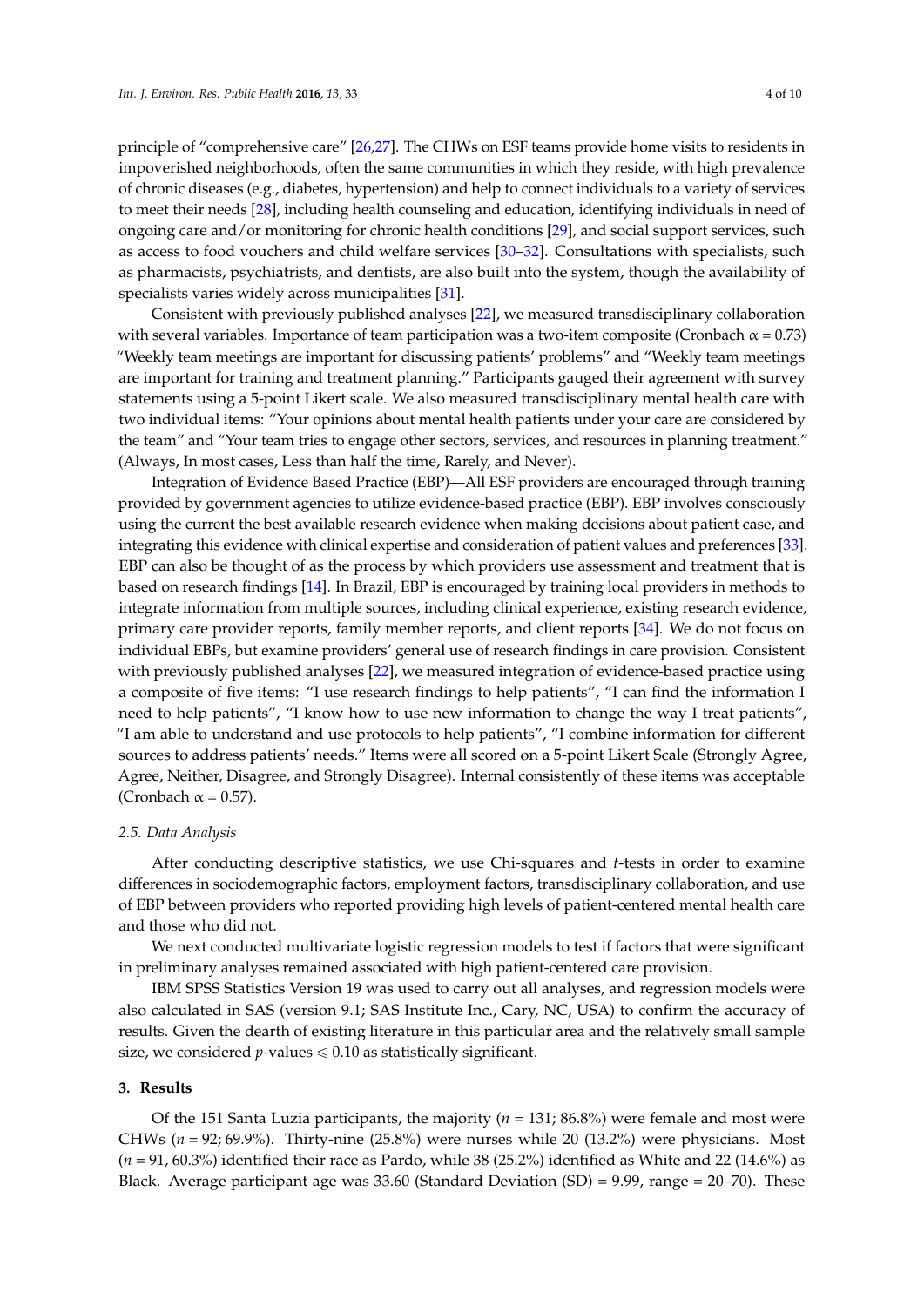sociodemographic factors were similar to those in the entire (two-site) study sample, as presented previously [\[22\]](#page-8-15).

# *3.1. Bivariate Results*

Using a median split of the composite variable scores, 100 participants were categorized as perceiving that they were providing patient-centered mental health care and 51 as not providing patient-centered mental health care. As shown in Table [1,](#page-4-0) no sociodemographic factors were associated with perception of patient-centered mental health care provision. Two employment factors were, however: those who thought they were providing patient-centered mental health care were more likely to be CHWs (69%) than nurses (20%) or physicians (11%;  $\chi^2(1)$  = 8.19,  $p$  < 0.05), and had lower case-loads than those who did not (697 *vs.*  $1091$ ,  $\chi^2(1) = 8.19$ ,  $p < 0.05$ ). It should also be noted that caseload was highly associated with role, with CHWs having significantly lower caseloads (M = 256.63,  $SD = 152.11$ ) than nurses (M = 1803.16, SD = 1369.24) or doctors (M = 1603.75, SD = 739.77), F = 69.46,  $p < 0.001$ . This reflects the structure of the ESF, in which CHWs are the primary contacts for families and physicians and nurses consult on a large number of cases.

<span id="page-4-0"></span>**Table 1.** Predictors associated with providers' perceptions of patient-centered mental health care provision ( $n = 151$ ).

| <b>Variables</b>                                                     | <b>High Patient-Centered</b><br>Care $(n = 100)$ | <b>Low Patient-Centered</b><br>Care $(n = 51)$ | Test Value, p-Value                    |
|----------------------------------------------------------------------|--------------------------------------------------|------------------------------------------------|----------------------------------------|
| Socio-demographics:                                                  | $n\left(\%\right)$                               | $n\left(\%\right)$                             |                                        |
| Female ( $n = 131$ )                                                 | 87 (87.0)                                        | 44 (86.3)                                      | $0.15, p = 0.901$                      |
| Race                                                                 |                                                  |                                                | $0.58, p = 0.749$                      |
| White $(n = 38)$                                                     | 24(24.0)                                         | 14 (27.5)                                      |                                        |
| Black $(n = 22)$                                                     | 16(16.0)                                         | 6(11.8)                                        |                                        |
| Pardo ( $n = 91$ )                                                   | 60(60.0)                                         | 31(60.8)                                       |                                        |
|                                                                      | M(SD)                                            | M(SD)                                          |                                        |
| Age (years)                                                          | 33.26 (10.17)                                    | 34.25 (9.70)                                   | $0.58, p = 0.565$                      |
|                                                                      | $n\left(\%\right)$                               | $n\left(\%\right)$                             |                                        |
| Employment factors:                                                  |                                                  |                                                |                                        |
| Provider                                                             |                                                  |                                                | $8.19, p = 0.017$                      |
| $CHW (n = 92)$                                                       | 69(69.0)                                         | 23(45.1)                                       |                                        |
| Nurse $(n = 39)$                                                     | 20(20.0)                                         | 19 (37.3)                                      |                                        |
| Doctor $(n = 20)$                                                    | 11(11.0)                                         | 9(17.6)                                        |                                        |
|                                                                      | M(SD)                                            | M(SD)                                          |                                        |
| Number of families served at position<br>Length at position (months) | 696.68 (847.30)<br>49.10 (37.07)                 | 1091.63 (1302.74)<br>29.45 (39.38)             | 2.23, $p = 0.027$<br>$0.06, p = 0.956$ |
| Transdisciplinary Collaboration                                      |                                                  |                                                |                                        |
| Importance of team meetings (composite)                              | 7.12(1.01)                                       | 7.33(0.97)                                     | 1.24, $p = 0.215$                      |
| Tries to engage other sectors in<br>treatment planning               | 2.97(1.10)                                       | 2.51(1.16)                                     | $-2.31, p = 0.022$                     |
| Opinions about mental health are considered<br>by the team           | 3.58(0.71)                                       | 3.22(0.64)                                     | $-3.07, p = 0.003$                     |
| Use of Evidence Based Practices (composite)                          | 12.73 (2.64)                                     | 12.35 (2.86)                                   | $0.81, p = 0.421$                      |

In unadjusted analyses examining components of transdisciplinary collaboration, importance of team meetings was not associated with provision of patient-centered mental health care; however, trying to engage other sectors in treatment planning ( $M = 2.97$  vs.  $2.51$ ;  $t = -2.31$ ,  $p < 0.05$ ) and having ones opinions frequently considered by the team  $(M = 3.58 \text{ vs. } 3.22; t = -3.07, p < 0.01)$  were. The composite item of EBP use was not associated with perception of provision of patient-centered mental health care.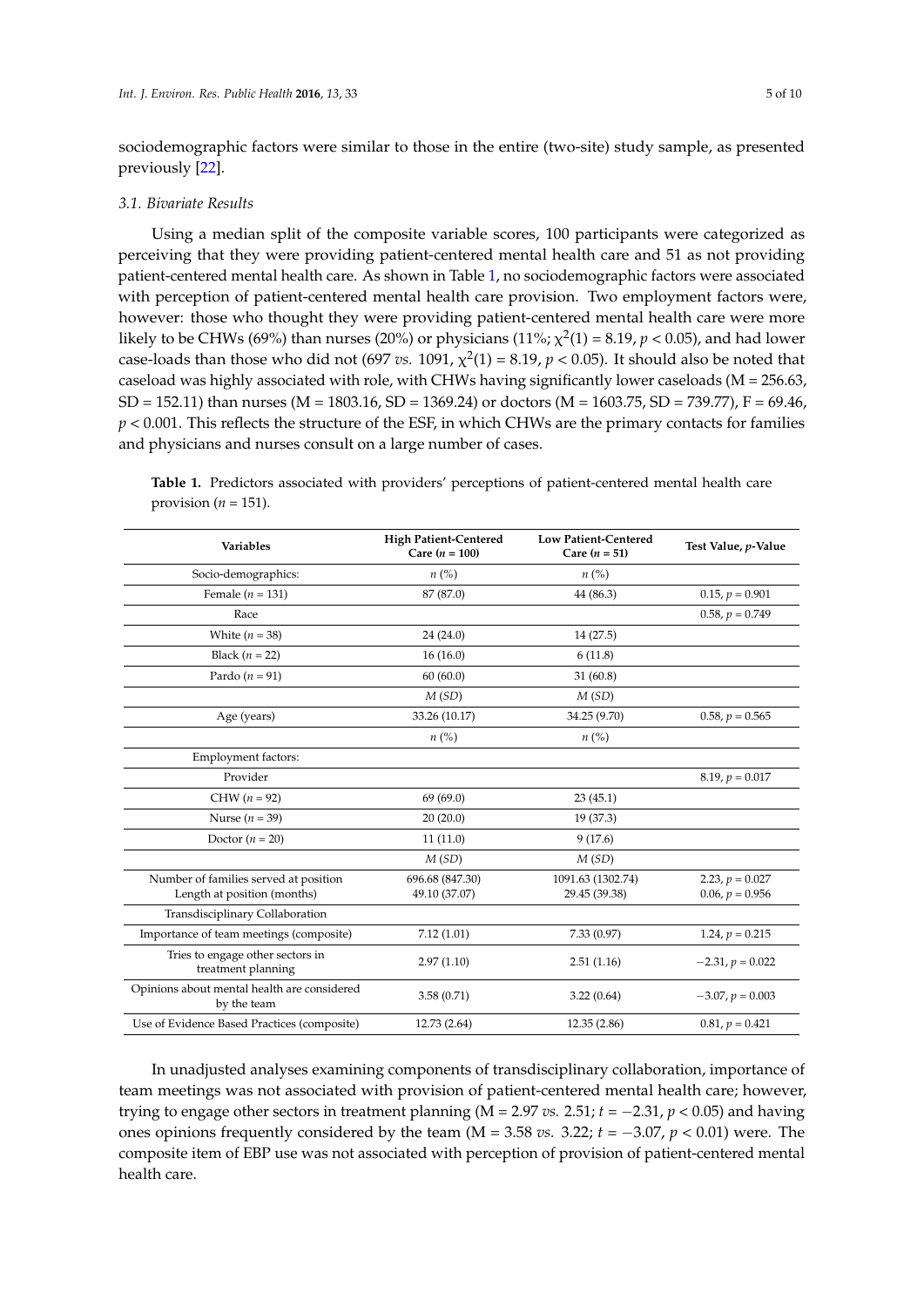#### *3.2. Regression Results*

In multivariate regression models which included all significant independent variables, trying to engage other sectors in treatment planning and helping clients meet their own needs and engaging other sectors in treatment planning remained significant (*p* < 0.05) (Table [2\)](#page-5-0). CHWs were also significantly more likely to believe that they were providing patient-centered care. Caseload was no longer significantly associated with perception of provision of care, however, likely because of collinearity between provider role and caseload. Other variables were not significant in exploratory analyses and were dropped from the final model.

<span id="page-5-0"></span>**Table 2.** Logistic regression reporting factors associated with providers' perceptions of patient-centered mental health care provision (*n* = 151).

| Effect                                                  | <b>Beta</b> | <b>SE</b> | Chi-Square | <i>v</i> -Value |
|---------------------------------------------------------|-------------|-----------|------------|-----------------|
| <b>Employment factors:</b>                              |             |           |            |                 |
| <b>CHW</b>                                              | 1.376       | 0.510     | 3.957      | 0.007           |
| Number of families served at position                   | 0.000       | 0.000     | 0.674      | 0.412           |
| <b>Transdisciplinary Collaboration</b>                  |             |           |            |                 |
| Importance of team meetings (composite)                 | $-0.232$    | 0.223     | 1.073      | 0.300           |
| Tries to engage other sectors in treatment planning     | 0.381       | 0.171     | 4.936      | 0.026           |
| Opinions about mental health are considered by the team | 0.981       | 0.314     | 9.749      | 0.002           |
| Use of Evidence Based Practices (composite)             | 0.099       | 0.072     | 1.894      | 0.169           |

OR = Odds Ratio; CI = Confidence Interval.

# **4. Discussion**

This study is unique in its focus on provision of patient-centered mental health care in Brazil's Unified Health System. This appears to be the first study to examine factors associated with providers' perception of provision of patient centered mental health care in Brazil. Provider role and components of transdisciplinary collaboration seem especially highly associated with perception of provision of patient-centered mental health care. This study is a first step in better understanding factors associated with quality mental health care in Brazil, and may have implications for similar practices elsewhere, as it provides insight into factors that influence provision of patient-centered care. Results are also consistent with previous studies of patient-centered medical care in the U.S., which found that provider discipline was associated with attitudes to patient-centered care provision [\[35\]](#page-9-5). Though the health care systems are quite different between the U.S. and Brazil, the notion that different providers types may have different perceptions of the care they are providing is likely consistent.

The findings point to several modifiable factors that might improve the use of patient-centered mental health care in Brazil. Our finding that CHWs are most likely to believe they are providing patient-centered care suggest that there may be CHW skills, which make them better able to communicate well with their clients. CHWs are usually drawn from local communities, and are already familiar with local geography and norms [\[5](#page-7-4)[,7](#page-8-0)[,8\]](#page-8-1). Pinto and colleagues have proposed that CHWs in Brazil use a combination of indigenous strategies (empathic communication and perseverance) combined with specific technical skills in health promotion and disease prevention to work effectively with patients [\[5\]](#page-7-4).

The lower case load of CHWs also likely provides them with adequate time and energy to have these discussions. Previous research indicates that CHWs' skills are often shared with the other providers in the team and can enhance ESF communication with low-income community members [\[36,](#page-9-6)[37\]](#page-9-7).

Collaboration among ESF team members also seems highly associated with provision of patient-centered care. Transdisciplinary ESF care in Brazil has been found to be effective in reducing HIV transmission rates, increasing immunization rates, and reducing infant and child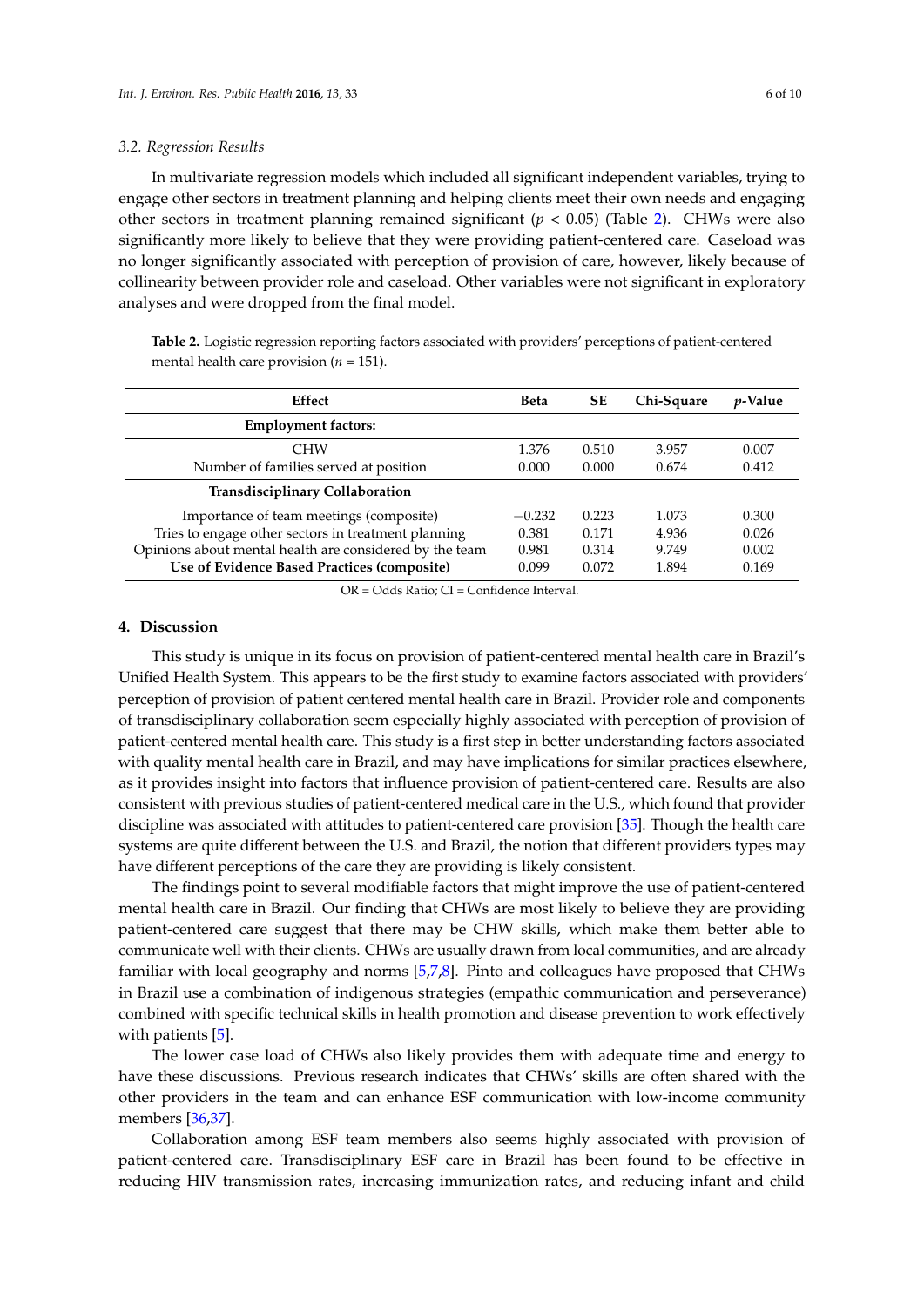mortality [\[27,](#page-8-20)[31,](#page-9-2)[38,](#page-9-8)[39\]](#page-9-9). Though the exact mechanism for these outcomes has not been identified, it is possible that improved communication, improvement in attitudes towards other professions, fostered professional interactions, and application of knowledge from a range of disciplines leads to improvements in quality of patient care [\[22](#page-8-15)[,25\]](#page-8-18).

There may be several ways to enhance transdisciplinary collaboration, which could be adapted and implemented in Brazil. These include applying common theories and mechanisms of behavior change, (such as the Theory of Reasoned Action and Planned Behavior Theories [\[40,](#page-9-10)[41\]](#page-9-11)) in designing change, and utilizing knowledge from different practitioners in the development of training curricula and materials [\[42\]](#page-9-12). Other recommendations which might potentially improve collaboration include strong leadership support for these efforts, supervision and peer support to staff involved in making linkage, and provision of adequate office accommodation conducive to collaboration [\[43\]](#page-9-13). Recently, researchers conducted to a training meant to enhance collaboration between primary care and mental health providers in Brazil, in which different disciplines (e.g., primary care doctors, social workers, nurses, psychologists, and psychiatrists) attended training together, learned communication skills, and used active learning techniques like role plays. The study found significant increases in the provision of patient-centered care post-training [\[44\]](#page-9-14). These efforts could be more widely disseminated.

Previous studies have also found differences in patient-centered behavior by provider gender, with women more likely to provide patient-centered care than men [\[45,](#page-9-15)[46\]](#page-9-16). We did not identify this trend, but our sample was predominantly female, reducing power to detect any gender differences. Additionally, our finding that use of evidence-based practices was not associated with patient-centered care implies that other traits and skills are more important in influencing this behavior.

# *4.1. Limitations*

The current study has several limitations. First, data were only collected on provider perceptions, not on client or family perceptions. It is possible that provider perceptions could be biased, and not reflective of the care provided. Second, we only collected self-report data, increasing the chances of bias and measurement errors. An additional measurement limitation is that our dependent variable was created for this study, and the cut-off created based on the median of the current sample. The validity of the dependent variable is not well-established, and findings may not generalize to other samples.

Third, data were only collected cross-sectionally, making it impossible to determine the directionality of influences among the variables we examined. For example, it is possible that providing patient-centered care leads to enhanced transdisciplinary collaboration, and it is also possible that positive transdisciplinary collaboration leads to more patient-centered care provision. A longitudinal design would have allowed for a more comprehensive understanding the associations between variables of interest and perceptions of patient-centered mental health care provision.

Using this dataset, we are unable to examine whether provider perceptions of patient-centered mental health care provision is associated with any differences in patient outcomes (e.g., satisfaction, symptom reduction, re-hospitalization). In the U.S., patient-centered care has been associated with better patient health outcomes [\[16\]](#page-8-9), and it remains to be seen whether these associations also occur in Brazil. Finally, the data were collected in only one city in Brazil. There are vast disparities in mental health resource distribution across Brazil geographically [\[4](#page-7-3)[,11\]](#page-8-4). Generalizability of findings is therefore limited.

# *4.2. Areas for Future Research*

Future research could gather data longitudinally and examine how actual services provided are associated with various patient outcomes, such as reductions in mental health symptoms or satisfaction with care. Future studies could also collect data on client or family perceptions of mental health care. Client-level data would more accurately capture whether care provided is actually patient-centered. Moreover, previous research has identified some suggestions for improvement in mental health care provision among community residents and family members in Brazil [\[20\]](#page-8-13); the specific impact of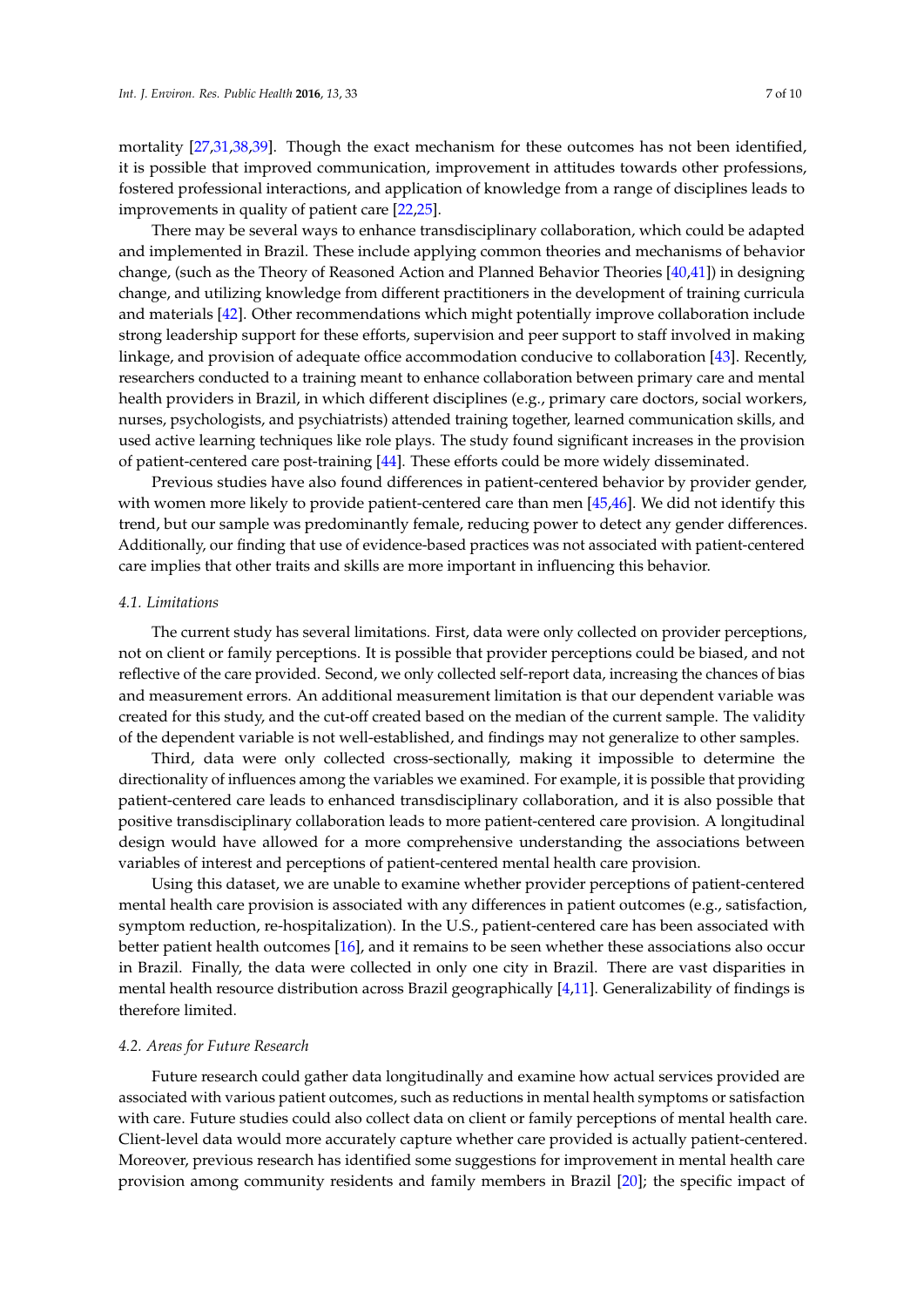patient-centered mental health care on community residents and their family members could also be studied. The association between number of visits and patient-centered mental health care could also be examined, as well as how both patients and provider perceive the benefits and drawbacks (e.g., time burden) of multiple visits. Replication of findings outside of the single city studied here is also important. Future studies could also collect more detailed data on mental health care provision and transdisciplinary collaboration between health and mental health.

It should also be noted the CHWs likely have very different roles in providing mental health care that do nurses, psychologists, or psychiatrists. CHWs may be most likely to assist with medication adherence and connect patients to services, while nurses, psychologists and psychiatrists would provide more intensive psychopharmalogical or therapeutic interventions [\[44\]](#page-9-14). The ways that providers' distinct roles could affect care provision should also be studied. Future efforts will be needed to identify how training can improve all workers' skills in providing patient-centered mental health care. This might include techniques like peer mentorship, training in assessment and communication, and increase in the number of team meetings.

## **5. Conclusions**

The current study fills an important gap in the research literature by providing needed data on mental health care provision in Brazil and identifying factors that might influence the provision of patient-centered mental health care. Future research could collect more data on outcomes of providing patient-centered mental health care, and seek more input from community residents and their family members.

**Acknowledgments:** Angela R. Ghesquiere is supported by the Brookdale Center for Healthy Aging of Hunter College. While collecting data for this study, Rogerio M. Pinto was supported by the National Institute of Mental Health, Bethesda, MD (grant K01MH081787). The authors thank the Columbia University School of Social Work and the Institute for Latin American Studies at Columbia University for supporting this research with pilot and dissemination funding, respectively. We thank research participants who graciously provided the data for this research. We extend many thanks to Claudia Penido for her invaluable input and review of previous versions of this manuscript.

**Author Contributions:** Rogerio M. Pinto conceived, designed, and performed the study. Angela R. Ghesquiere and Rogerio M. Pinto analyzed the data. Rogerio M. Pinto, Angela R. Ghesquiere, Rahbel Rahman and Anya Y. Spector wrote and edited the paper.

**Conflicts of Interest:** The authors declare no conflict of interest.

#### **References**

- <span id="page-7-0"></span>1. World Health Organization. World Health Report 2001-Mental Health: New Understanding, New Hope. Available online: http://www.who.int/whr/2001/en/ (accessed on 1 April 2014).
- <span id="page-7-1"></span>2. Andrade, L.H.; Wang, Y.P.; Andreoni, S.; Silveira, C.M.; Alexandrino-Silva, C.; Siu, E.R.; Nishimura, R.; Anthony, J.C.; Gattaz, W.F.; Kessler, R.C.; *et al*. Mental Disorders in Megacities: Findings from the Sao Paulo Megacity Mental Health Survey, Brazil. *PLoS ONE* **2012**, *7*. [\[CrossRef\]](http://dx.doi.org/10.1371/journal.pone.0031879) [\[PubMed\]](http://www.ncbi.nlm.nih.gov/pubmed/22348135)
- <span id="page-7-2"></span>3. Wang, P.S.; Aguilar-Gaxiola, S.; AlHamzawi, A.O.; Alonso, J.; Andrade, L.H.; Angermeyer, M.; Borges, G.; Bromet, E.J.; Bruffaerts, R.; Bunting, B.; *et al*. Oxford Textbook of Community Mental Health. In *Treated and Untreated Prevalence of Mental Disorder Worldwide*; Thornicroft G, S.G., Mueser, K., Drake, B., Eds.; Oxford University Press: Oxford, UK, 2011.
- <span id="page-7-3"></span>4. Mateus, M.D.; Mari, J.J.; Delgado, P.G.; Almeida-Filho, N.; Barrett, T.; Gerolin, J.; Goihman, S.; Razzouk, D.; Rodriguez, J.; Weber, R.; *et al*. The Mental Health System in Brazil: Policies and Future Challenges. *Int. J. Ment. Health Syst.* **2008**, *2*. [\[CrossRef\]](http://dx.doi.org/10.1186/1752-4458-2-12) [\[PubMed\]](http://www.ncbi.nlm.nih.gov/pubmed/18775070)
- <span id="page-7-4"></span>5. Pinto, R.M.; da Silva, S.B.; Soriano, R. Community Health Workers in Brazil's Unified Health System: A Framework of Their Praxis and Contributions to Patient Health Behaviors. *Soc. Sci. Med.* **2012**, *74*, 940–947. [\[CrossRef\]](http://dx.doi.org/10.1016/j.socscimed.2011.12.025) [\[PubMed\]](http://www.ncbi.nlm.nih.gov/pubmed/22305469)
- <span id="page-7-5"></span>6. Giugliani, C.; Harzheim, E.; Duncan, M.S.; Duncan, B.B. Effectiveness of Community Health Workers in Brazil: A Systematic Review. *J. Ambul. Care Manag.* **2011**, *34*, 326–338. [\[CrossRef\]](http://dx.doi.org/10.1097/JAC.0b013e31822cbdfd) [\[PubMed\]](http://www.ncbi.nlm.nih.gov/pubmed/21914989)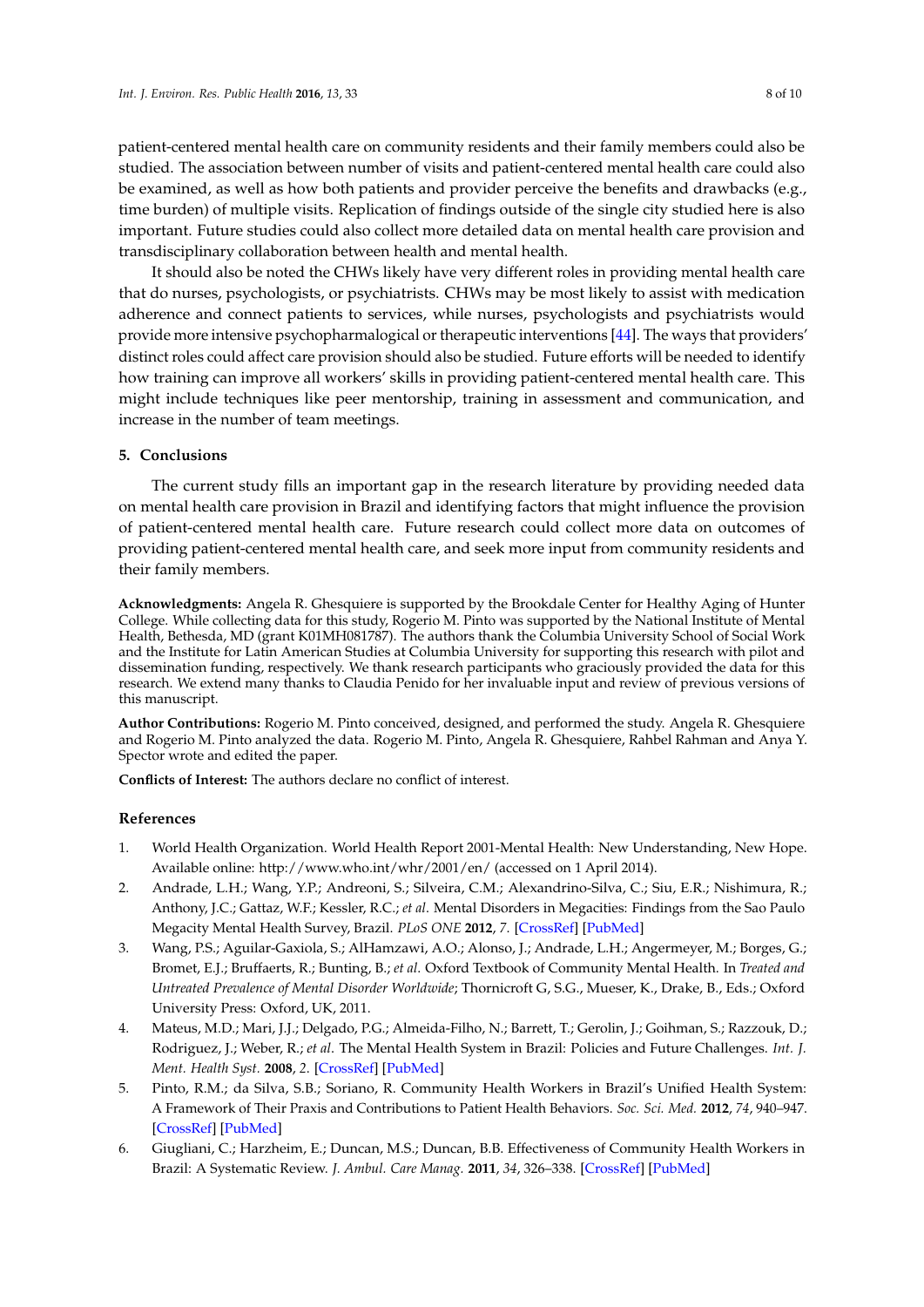- <span id="page-8-0"></span>7. Standing, H.; Chowdhury, A.M. Producing Effective Knowledge Agents in a Pluralistic Environment: What Future for Community Health Workers? *Soc. Sci. Med.* **2008**, *66*, 2096–2107. [\[CrossRef\]](http://dx.doi.org/10.1016/j.socscimed.2008.01.046) [\[PubMed\]](http://www.ncbi.nlm.nih.gov/pubmed/18342421)
- <span id="page-8-1"></span>8. Haines, A.; Sanders, D.; Lehmann, U.; Rowe, A.K.; Lawn, J.E.; Jan, S.; Walker, D.G.; Bhutta, Z. Achieving Child Survival Goals: Potential Contribution of Community Health Workers. *Lancet* **2007**, *369*, 2121–2131. [\[CrossRef\]](http://dx.doi.org/10.1016/S0140-6736(07)60325-0)
- <span id="page-8-2"></span>9. Onocko-Campos, R.T.; Furtado, J.P. Public Health and Mental Health: Methodological Tools to Evaluate the Brazilian Network of Referral Centers for Psycho-Social Care (CAPS) in the Brazilian Unified Health System. *Cad. Saude Publica* **2006**, *22*, 1053–1062. [\[CrossRef\]](http://dx.doi.org/10.1590/S0102-311X2006000500018) [\[PubMed\]](http://www.ncbi.nlm.nih.gov/pubmed/16680358)
- <span id="page-8-3"></span>10. Editora do Ministério da Saúde. Legislação Em Saúde Mental: 1990–2004. Available online: http://bvsms.saude.gov.br/bvs/publicacoes/legislacao\_saude\_mental\_1990\_2004\_5ed.pdf (accessed on 15 August 2015).
- <span id="page-8-4"></span>11. Andreoli, S.B.; Almeida-Filho, N.; Martin, D.; Mateus, M.D.; Mari Jde, J. Is Psychiatric Reform a Strategy for Reducing the Mental Health Budget? The Case of Brazil. *Rev. Bras. Psiquiatr.* **2007**, *29*, 43–46. [\[CrossRef\]](http://dx.doi.org/10.1590/S1516-44462006005000032) [\[PubMed\]](http://www.ncbi.nlm.nih.gov/pubmed/17435928)
- <span id="page-8-5"></span>12. Stewart, M. Towards a Global Definition of Patient Centred Care. *BMJ* **2001**, *322*, 444–445. [\[CrossRef\]](http://dx.doi.org/10.1136/bmj.322.7284.444) [\[PubMed\]](http://www.ncbi.nlm.nih.gov/pubmed/11222407)
- <span id="page-8-7"></span>13. PCORI. PCORI: About Us. Available online: http://www.pcori.org/about-us (accessed on 9 October 2014).
- <span id="page-8-6"></span>14. Institute of Medicine. *Crossing the Quality Chasm: A New Health System for the 21st Century*; National Academy of Science: Washington, DC, USA, 2000.
- <span id="page-8-8"></span>15. Little, P.; Everitt, H.; Williamson, I.; Warner, G.; Moore, M.; Gould, C.; Ferrier, K.; Payne, S. Preferences of Patients for Patient Centred Approach to Consultation in Primary Care: Observational Study. *BMJ* **2001**, *322*, 468–472. [\[CrossRef\]](http://dx.doi.org/10.1136/bmj.322.7284.468) [\[PubMed\]](http://www.ncbi.nlm.nih.gov/pubmed/11222423)
- <span id="page-8-9"></span>16. Stewart, M.A. Effective Physician-Patient Communication and Health Outcomes: A Review. *CMAJ* **1995**, *152*, 1423–1433. [\[PubMed\]](http://www.ncbi.nlm.nih.gov/pubmed/7728691)
- <span id="page-8-10"></span>17. Green, C.A.; Estroff, S.E.; Yarborough, B.J.; Spofford, M.; Solloway, M.R.; Kitson, R.S.; Perrin, N.A. Directions for Future Patient-Centered and Comparative Effectiveness Research for People with Serious Mental Illness in a Learning Mental Health Care System. *Schizophr. Bull.* **2014**, *40*, S1–S94. [\[PubMed\]](http://www.ncbi.nlm.nih.gov/pubmed/24489078)
- <span id="page-8-11"></span>18. Buila, S.M.; Swanke, J.R. Patient-Centered Mental Health Care: Encouraging Caregiver Participation. *Care Manag. J.* **2010**, *11*, 146–150. [\[CrossRef\]](http://dx.doi.org/10.1891/1521-0987.11.3.146) [\[PubMed\]](http://www.ncbi.nlm.nih.gov/pubmed/20839479)
- <span id="page-8-12"></span>19. De Jesus, M.; Earl, T.R. Perspectives on Quality Mental Health Care from Brazilian and Cape Verdean Outpatients: Implications for Effective Patient-Centered Policies and Models of Care. *Int. J. Qual. Stud. Health Well-Being* **2014**, *9*. [\[CrossRef\]](http://dx.doi.org/10.3402/qhw.v9.22839) [\[PubMed\]](http://www.ncbi.nlm.nih.gov/pubmed/24461570)
- <span id="page-8-13"></span>20. Jorge, M.S.; Pinto, D.M.; Quindere, P.H.; Pinto, A.G.; Sousa, F.S.; Cavalcante, C.M. Promotion of Mental Health—Technologies for Care: Emotional Involvement, Rteception, Co-Responsibility and Autonomy. *Cienc. Saude Colet.* **2011**, *16*, 3051–3060. [\[CrossRef\]](http://dx.doi.org/10.1590/S1413-81232011000800005)
- <span id="page-8-14"></span>21. Pinto, R.M.; Schmidt, C.N.; Rodriguez, P.S.; Solano, R. Using Principles of Community Participatory Research Groundwork for a Collaboration in Brazil. *Int. Soc. Work* **2007**, *50*, 53–65. [\[CrossRef\]](http://dx.doi.org/10.1177/0020872807071482) [\[PubMed\]](http://www.ncbi.nlm.nih.gov/pubmed/24678127)
- <span id="page-8-15"></span>22. Pinto, R.M.; Wall, M.; Yu, G.; Penido, C.; Schmidt, C. Primary Care and Public Health Services Integration in Brazil's Unified Health System. *Am. J. Public Health* **2012**, *102*, e69–e76. [\[CrossRef\]](http://dx.doi.org/10.2105/AJPH.2012.300972) [\[PubMed\]](http://www.ncbi.nlm.nih.gov/pubmed/22994254)
- <span id="page-8-16"></span>23. Datstat. Available online: http://www.datstat.com/ (accessed on 15 August 2015).
- <span id="page-8-17"></span>24. Brislin, R.W. Back-Translation for Cross-Cultural Research. *J. Cross-Cult. Psychol.* **1970**, *1*, 185–216. [\[CrossRef\]](http://dx.doi.org/10.1177/135910457000100301)
- <span id="page-8-18"></span>25. Ellingson, L.L. Communication, Collaboration, and Teamwork among Health Care Professionals. *Commun. Res. Trends* **2002**, *21*, 3–43.
- <span id="page-8-19"></span>26. American Academy of Family Physicians. Comprehensive Care, Definition Of. Available online: http://www.aafp.org/about/policies/all/care-definition.html (accessed on 29 April 2014).
- <span id="page-8-20"></span>27. Aquino, R.; de Oliveira, N.F.; Barreto, M.L. Impact of the Family Health Program on Infant Mortality in Brazilian Municipalities. *Am. J. Public Health* **2009**, *99*, 87–93. [\[CrossRef\]](http://dx.doi.org/10.2105/AJPH.2007.127480) [\[PubMed\]](http://www.ncbi.nlm.nih.gov/pubmed/19008516)
- <span id="page-8-21"></span>28. Berkman, A.; Garcia, J.; Munoz-Laboy, M.; Paiva, V.; Parker, R. A Critical Analysis of the Brazilian Response to HIV/AIDS: Lessons Learned for Controlling and Mitigating the Epidemic in Developing Countries. *Am. J. Public Health* **2005**, *95*, 1162–1172. [\[CrossRef\]](http://dx.doi.org/10.2105/AJPH.2004.054593) [\[PubMed\]](http://www.ncbi.nlm.nih.gov/pubmed/15933232)
- <span id="page-8-22"></span>29. Brownstein, J.N.; Bone, L.R.; Dennison, C.R.; Hill, M.N.; Kim, M.T.; Levine, D.M. Community Health Workers as Interventionists in the Prevention and Control of Heart Disease and Stroke. *Am. J. Prev. Med.* **2005**, *29*, 128–133. [\[CrossRef\]](http://dx.doi.org/10.1016/j.amepre.2005.07.024) [\[PubMed\]](http://www.ncbi.nlm.nih.gov/pubmed/16389138)